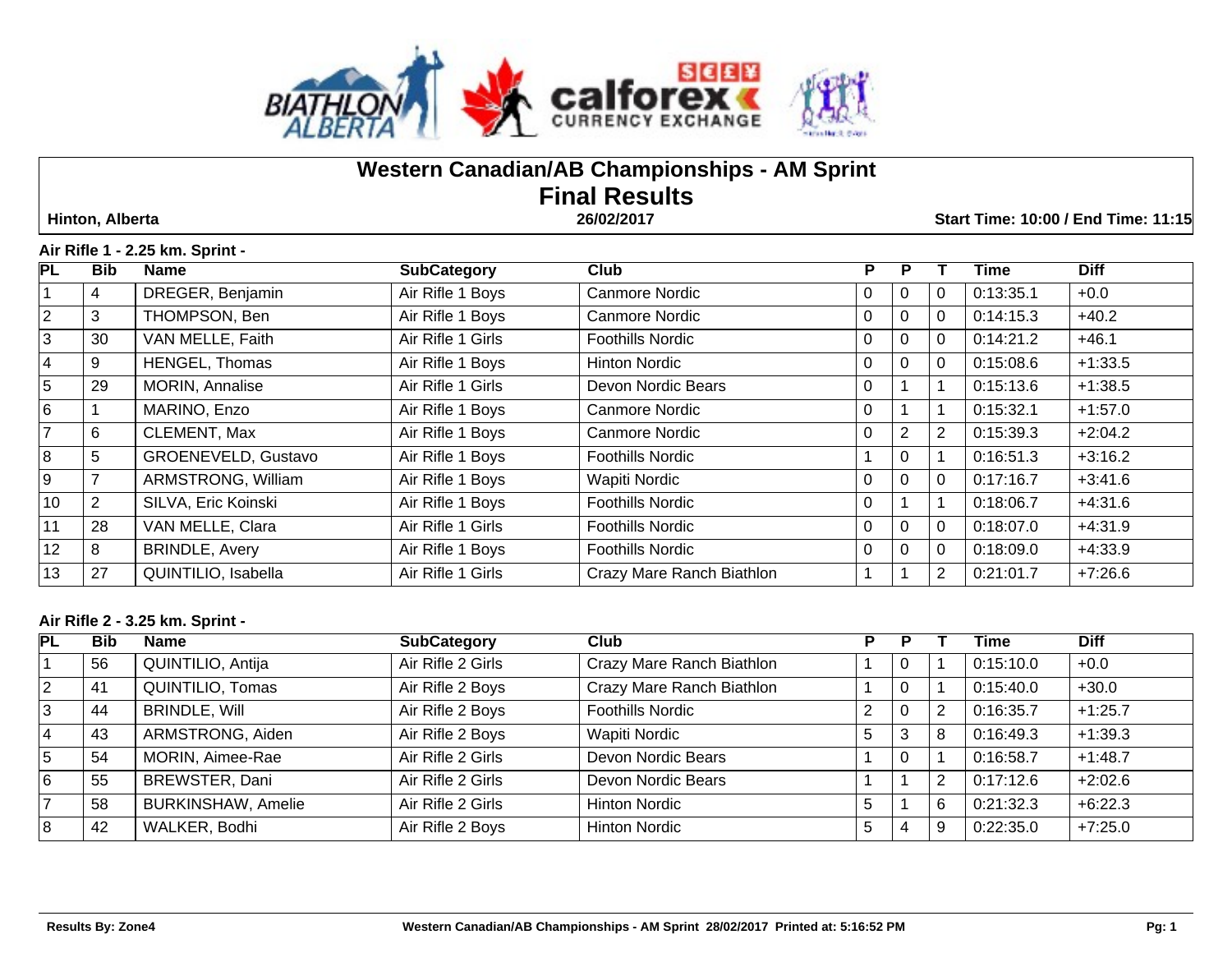## **Air Rifle 2 Continued ... - 3.25 km. Sprint -**

| <b>PL</b> | --<br>Bib         | Name                                  | ∴ateαorv<br>sub      | Club                    |  | Гіmе    | <b>Diff</b>     |
|-----------|-------------------|---------------------------------------|----------------------|-------------------------|--|---------|-----------------|
| . .       | . <b>. .</b><br>∽ | Halle<br>$\sim$<br><b>RRC</b><br>.JVJ | $-1$<br>Air<br>Girls | . .<br>Nordic<br>Wanitr |  | 25:04.5 | $  -$<br>0.04.t |

**Jury Decisions**

**Bib:** 42 **Time:** 0:02:00.0 **Notes:** BA Annex F: Two missed penalty loops

# **Dev 1 - 3.25 km. Sprint -**

| PL              | <b>Bib</b> | <b>Name</b>              | <b>SubCategory</b> | <b>Club</b>                    | P                       | $\overline{P}$          | Т              | <b>Time</b> | <b>Diff</b> |
|-----------------|------------|--------------------------|--------------------|--------------------------------|-------------------------|-------------------------|----------------|-------------|-------------|
| $\vert$ 1       | 22         | GAUTHIER, François       | Dev 1 Boys         | <b>Foothills Nordic</b>        |                         | $\mathbf 1$             | $\overline{2}$ | 0:14:24.5   | $+0.0$      |
| $\overline{2}$  | 24         | TEW, Ronan               | Dev 1 Boys         | <b>Hinton Nordic</b>           | 0                       | $\overline{2}$          | $\overline{2}$ | 0:14:42.9   | $+18.4$     |
| $\overline{3}$  | 26         | <b>SKARSGARD, Marcus</b> | Dev 1 Boys         | <b>Foothills Nordic</b>        | 1                       | 1                       | 2              | 0:14:49.8   | $+25.3$     |
| $\overline{4}$  | 25         | SEKORA, Lance            | Dev 1 Boys         | Devon Nordic Bears             | $\overline{\mathbf{A}}$ | 0                       |                | 0:15:00.5   | $+36.0$     |
| $\overline{5}$  | 35         | KLOTZ, Aria              | Dev 1 Girls        | <b>Foothills Nordic</b>        | 0                       |                         | 1              | 0:15:01.2   | $+36.7$     |
| $6\overline{6}$ | 11         | QUINTILIO, Henrik        | Dev 1 Boys         | Crazy Mare Ranch Biathlon      | $\overline{4}$          | 0                       | 4              | 0:15:01.4   | $+36.9$     |
| $\overline{7}$  | 13         | NIVEN, Avry              | Dev 1 Boys         | <b>Camrose Vikings</b>         | $\overline{2}$          | 0                       | $\overline{2}$ | 0:15:26.2   | $+1:01.7$   |
| $\overline{8}$  | 19         | TINWORTH, Liam           | Dev 1 Boys         | Wapiti Nordic                  | $\overline{2}$          | $\overline{2}$          | 4              | 0:15:36.5   | $+1:12.0$   |
| $\overline{9}$  | 33         | MARINO, Anna             | Dev 1 Girls        | <b>Canmore Nordic</b>          | 1                       | 1                       | $\overline{2}$ | 0:16:06.5   | $+1:42.0$   |
| 10              | 37         | PARADIS, Desiree         | Dev 1 Girls        | <b>Foothills Nordic</b>        | 1                       | 1                       | $\overline{2}$ | 0:16:14.7   | $+1:50.2$   |
| 11              | 14         | CROSS, Callum            | Dev 1 Boys         | <b>Canmore Nordic</b>          | $\overline{2}$          | 3                       | 5              | 0:16:58.0   | $+2:33.5$   |
| 12              | 15         | ROGANS, Alex             | Dev 1 Boys         | <b>Foothills Nordic</b>        | $\overline{2}$          | $\overline{2}$          | 4              | 0:17:05.4   | $+2:40.9$   |
| 13              | 17         | SCHROEDER, Michael       | Dev 1 Boys         | Camrose Vikings                | 1                       | 3                       | 4              | 0:17:23.0   | $+2:58.5$   |
| 14              | 23         | MCCORKINDALE, Euan       | Dev 1 Boys         | <b>Foothills Nordic</b>        | $\overline{2}$          | $\overline{2}$          | 4              | 0:17:25.0   | $+3:00.5$   |
| 15              | 20         | FLEMING, Jasper          | Dev 1 Boys         | <b>Edmonton Nordic</b>         | 3                       | $\overline{2}$          | 5              | 0:17:31.0   | $+3:06.5$   |
| 16              | 40         | PERRY, Anna              | Dev 1 Girls        | <b>Foothills Nordic</b>        | $\overline{4}$          | $\overline{0}$          | 4              | 0:17:53.9   | $+3:29.4$   |
| 17              | 36         | THAIN, Allyson           | Dev 1 Girls        | <b>Camrose Vikings</b>         | $\overline{2}$          | 3                       | 5              | 0:17:56.6   | $+3:32.1$   |
| 18              | 32         | <b>BREWSTER, Cassidy</b> | Dev 1 Girls        | Devon Nordic Bears             | 1                       | 0                       | 1              | 0:18:22.2   | $+3:57.7$   |
| 19              | 18         | CLÉMENT, Felix           | Dev 1 Boys         | <b>Canmore Nordic</b>          | $\overline{4}$          | 5                       | 9              | 0:18:48.6   | $+4:24.1$   |
| 20              | 31         | MCLURG, Isabel           | Dev 1 Girls        | <b>Canmore Nordic</b>          | $\overline{4}$          | $\overline{2}$          | 6              | 0:18:50.6   | $+4:26.1$   |
| 21              | 34         | THOROGOOD, Keelyn        | Dev 1 Girls        | <b>Calgary Biathlon Racers</b> | 1                       | $\mathbf 1$             | $\overline{2}$ | 0:19:03.5   | $+4:39.0$   |
| 22              | 39         | NEANDER, Clara           | Dev 1 Girls        | <b>Foothills Nordic</b>        | 4                       | $\overline{2}$          | 6              | 0:19:11.6   | $+4:47.1$   |
| 23              | 38         | THOMPSON, Ellie          | Dev 1 Girls        | <b>Canmore Nordic</b>          |                         | 5                       | 6              | 0:20:04.6   | $+5:40.1$   |
| 24              | 21         | DEJONG, Willem           | Dev 1 Boys         | <b>Foothills Nordic</b>        | $\overline{4}$          | $\overline{\mathbf{4}}$ | 8              | 0:21:44.0   | $+7:19.5$   |
| 25              | 12         | SUTHERLAND, Ariel        | Dev 1 Boys         | <b>Edmonton Nordic</b>         | $\overline{4}$          |                         | 5              | 0:21:53.5   | $+7:29.0$   |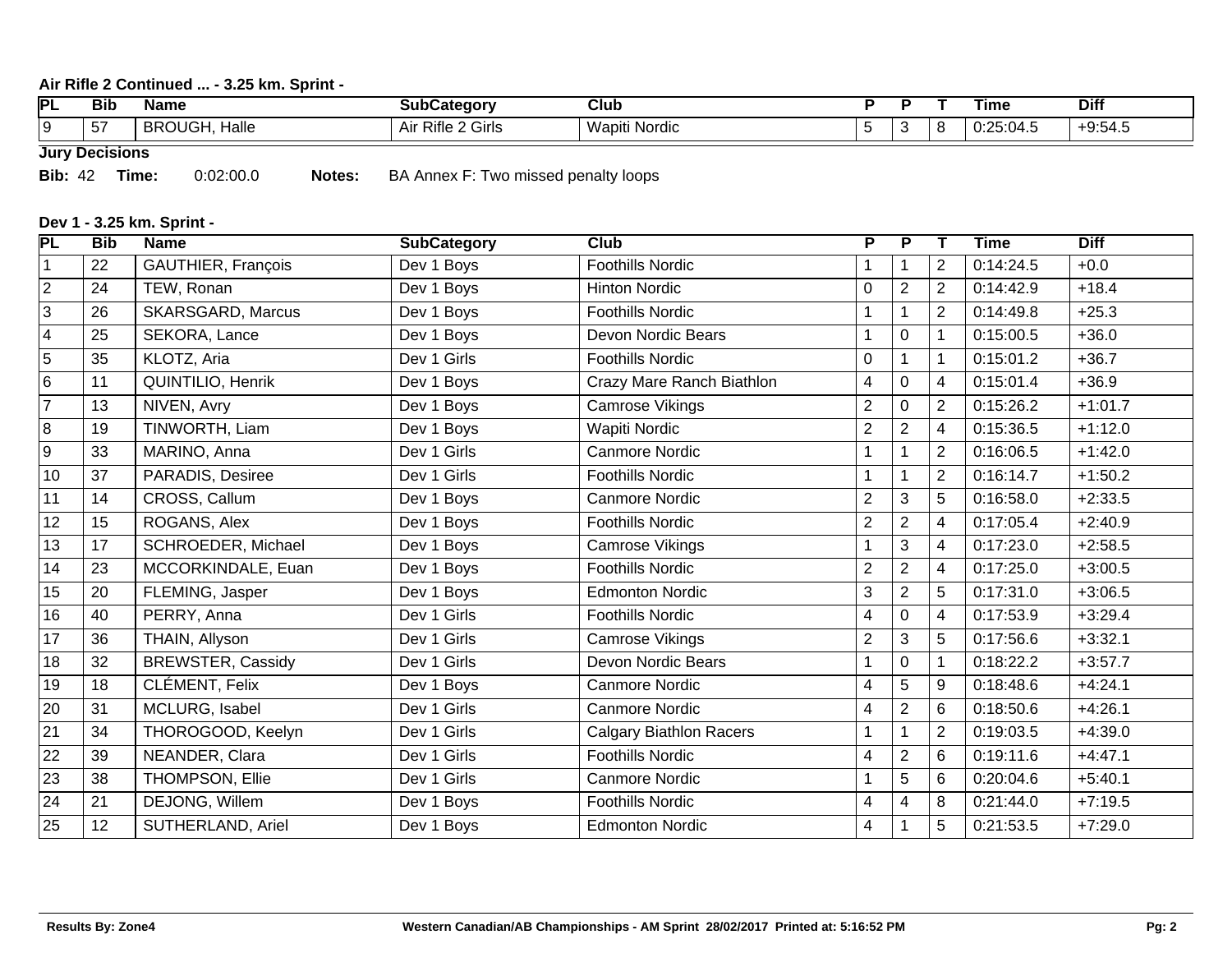## **Dev 1 Continued ... - 3.25 km. Sprint -**

| PL  | <b>Bib</b>                                                                                                                                                                                                                     | <b>Name</b>                   | <b>SubCategory</b> | Club                    |  |   |   | Time      | <b>Diff</b> |  |
|-----|--------------------------------------------------------------------------------------------------------------------------------------------------------------------------------------------------------------------------------|-------------------------------|--------------------|-------------------------|--|---|---|-----------|-------------|--|
| 26  | 16                                                                                                                                                                                                                             | EHRKAMP,<br>Simon             | <b>Boys</b><br>Dev | <b>Edmonton Nordic</b>  |  | ັ | Y | 0:22:45.1 | $+8:20.6$   |  |
| DNS | 10                                                                                                                                                                                                                             | <b>LUNKETT</b><br>ום.<br>John | <b>Boys</b><br>Dev | <b>Foothills Nordic</b> |  |   |   | ***       | ***         |  |
|     | The contract of the contract of the contract of the contract of the contract of the contract of the contract of the contract of the contract of the contract of the contract of the contract of the contract of the contract o |                               |                    |                         |  |   |   |           |             |  |

### **Jury Decisions**

**Bib:** 16 **Time:** 0:01:00.0 **Notes:** BA Annex F: One missed penalty loop **Bib:** 21 **Time:** 0:01:00.0 **Notes:** BA Annex F: One missed penalty loop

#### **Junior/Dev 2 Girls - 3.75 km. Sprint -**

| PL             | <b>Bib</b> | <b>Name</b>               | <b>SubCategory</b> | Club                           | D              |   |   | Time      | <b>Diff</b> |
|----------------|------------|---------------------------|--------------------|--------------------------------|----------------|---|---|-----------|-------------|
|                | 53         | <b>BURKE, Danika</b>      | Junior Girls       | <b>Canmore Nordic</b>          |                | 2 | 4 | 0:19:34.3 | $+0.0$      |
| $ 2\rangle$    | 50         | LUNDSTROM, Hannah         | Junior Girls       | <b>Wapiti Nordic</b>           |                | 4 | 8 | 0:20:00.5 | $+26.2$     |
| 3              | 46         | GILLILAND, Sage           | Junior Girls       | <b>Foothills Nordic</b>        | đ              | 4 |   | 0:21:05.3 | $+1:31.0$   |
| 4              | 47         | LINKLATER, Helena         | Junior Girls       | <b>Edmonton Nordic</b>         |                | 3 |   | 0:21:23.9 | $+1:49.6$   |
| 5              | 45         | HARROP, Kate              | Junior Girls       | <b>Calgary Biathlon Racers</b> | $\overline{2}$ | 4 | 6 | 0:21:25.5 | $+1:51.2$   |
| 6              | 48         | GROENEVELD, Ana           | Junior Girls       | <b>Calgary Biathlon Racers</b> | 3              |   | 4 | 0:21:51.6 | $+2:17.3$   |
| $\overline{7}$ | 51         | RUTHERFORD-SIMON, Bronwyn | Junior Girls       | <b>Biathlon NWT</b>            |                | 2 | 4 | 0:21:54.5 | $+2:20.2$   |
| 8              | 49         | HOPKINS, Miranda          | Junior Girls       | <b>Wapiti Nordic</b>           |                | 2 | 4 | 0:25:02.4 | $+5:28.1$   |
| l 9            | 52         | FISHER, Holly             | Dev 2 Girls        | <b>Canmore Nordic</b>          |                | 4 | 8 | 0:27:23.6 | $+7:49.3$   |

#### **Junior/Dev 2 Boys - 3.75 km. Sprint -**

| PL             | <b>Bib</b> | <b>Name</b>             | <b>SubCategory</b> | Club                         | Р |                |                | Time      | <b>Diff</b> |
|----------------|------------|-------------------------|--------------------|------------------------------|---|----------------|----------------|-----------|-------------|
|                | 66         | LUNDSTROM, Jordan       | Dev 2 Boys         | Wapiti Nordic                |   | 3              | 5              | 0:14:51.4 | $+0.0$      |
| 2              | 69         | <b>GILLETT, Matthew</b> | Junior Boys        | <b>Canmore Nordic</b>        |   | $\overline{2}$ | $\overline{4}$ | 0:15:59.5 | $+1:08.1$   |
| 3              | 59         | EYRE, Findlay           | Junior Boys        | <b>Foothills Nordic</b>      |   | 3              | 4              | 0:17:16.3 | $+2:24.9$   |
| 4              | 68         | CRAMER, Noah            | Junior Boys        | <b>Foothills Nordic</b>      |   | 3              | $\overline{4}$ | 0:17:24.9 | $+2:33.5$   |
| 5              | 63         | MOSES, Sam              | Junior Boys        | <b>Foothills Nordic</b>      |   | $\overline{2}$ | 3              | 0:17:36.6 | $+2:45.2$   |
| 6              | 60         | <b>BRINDLE, Oliver</b>  | Junior Boys        | <b>Foothills Nordic</b>      |   | 2              | 4              | 0:17:50.6 | $+2:59.2$   |
| $\overline{7}$ | 64         | COLE, Graeme            | Junior Boys        | <b>Foothills Nordic</b>      |   | 4              | 5              | 0:17:56.6 | $+3:05.2$   |
| 8              | 62         | PIANOSI HOUDEN, Justin  | Dev 2 Boys         | Canmore Nordic               | 4 | 4              | 8              | 0:18:51.7 | $+4:00.3$   |
| l 9            | 65         | BAIER, Tryton           | Dev 2 Boys         | Devon Nordic Bears           |   | $\overline{2}$ | $\overline{4}$ | 0:20:48.8 | $+5:57.4$   |
| 10             | 67         | HOLASH, Noah            | Junior Boys        | <b>Foothills Nordic</b>      |   | 5              | 8              | 0:21:34.4 | $+6:43.0$   |
| 11             | 61         | FASIANG, Timotej        | Junior Boys        | <b>Biathlon Saskatchewan</b> | ົ | 3              | 5              | 0:22:22.3 | $+7:30.9$   |